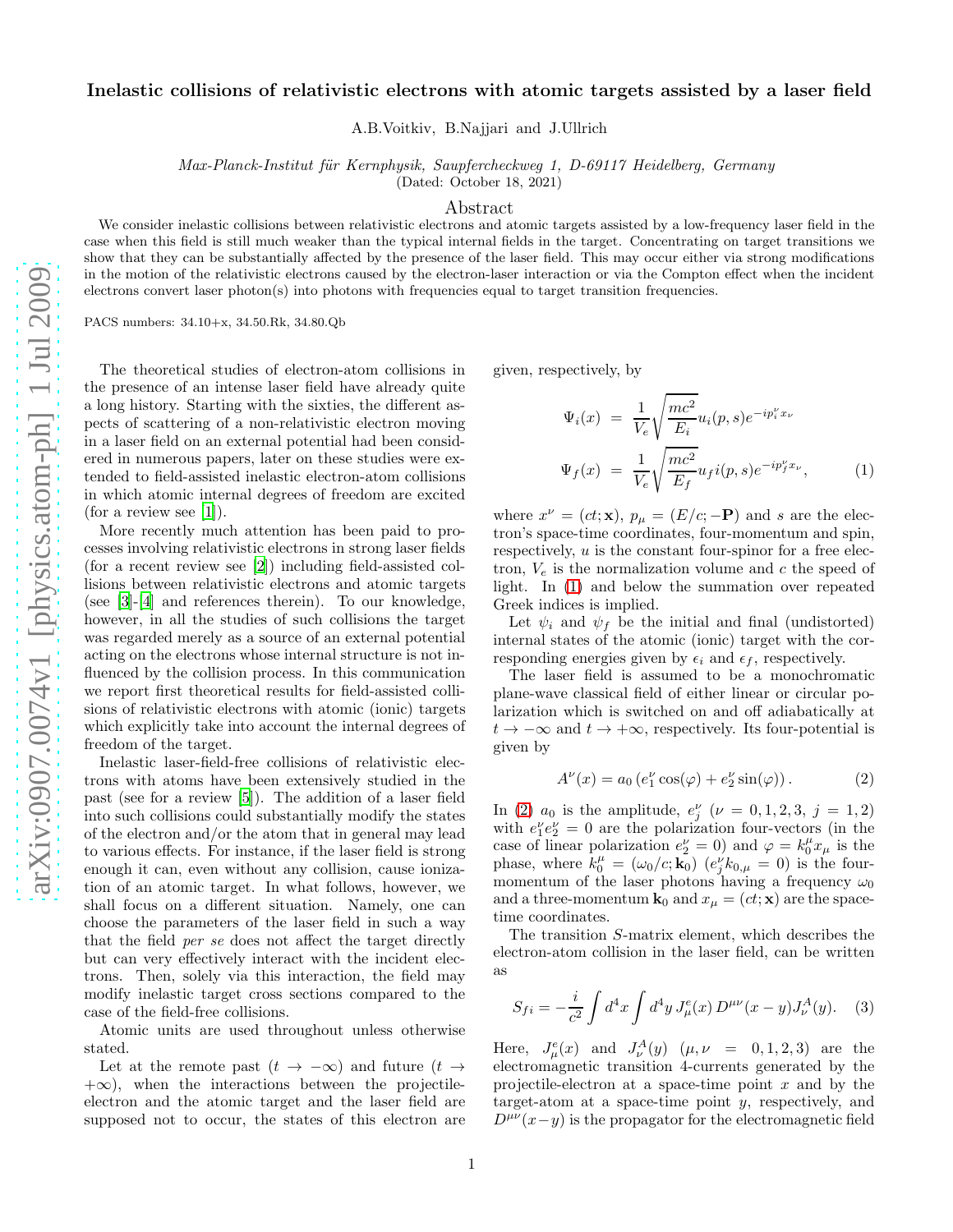transmitting the projectile-target interaction. Our evaluation of the transition amplitude Eq.[\(3\)](#page-0-2) is based on the following assumptions.

First, the interaction between the projectile-electron and the target is assumed to proceed via a single photon exchange. Note that such a first order approximation in the electron-target interaction is certainly a very good one provided the incident (and scattered) electron has high (relativistic) energy and the nuclear charge of the target  $Z_a$  is relatively low  $(Z_a \ll c)$ . The high energy of the projectile-electron also enables one to neglect the contribution to the transition amplitude from the exchange diagram.

Second, the transition 4-current  $J^e_\mu(x)$  generated by the projectile-electron is calculated using the Gordon-Volkov states [\[6](#page-3-5)] which represent an exact solution for the motion of a free electron in the presence of an electromagnetic field generated by the laser.

Third, the transition 4-current of the target is evaluated with free initial and final target states. Such an approximation is well justified for bound-bound target transitions if the bound states are not resonantly coupled by the laser field and the latter is much weaker that the intra-atomic field in these states. Moreover, such an approximation can be also used to estimate the total cross section for the direct transitions to the target continuum [\[7\]](#page-3-6).

Starting with Eq. [\(3\)](#page-0-2) and using the above three assumptions one can show that the amplitude for the fieldassisted electron-target collision, in which the projectileelectron scatters from the state  $\Psi_i$  into the state  $\Psi_f$  (see  $Eq.(1)$  $Eq.(1)$ ) and the target undergoes a transition between its internal states  $\psi_i$  and  $\psi_f$ , is given by

<span id="page-1-0"></span>
$$
S_{fi} = i \frac{8\pi^2}{V_e} \lim_{\eta \to +0} \sum_{n=-\infty}^{\infty} \frac{\overline{u}_f \Gamma_{\mu}^{(n)} u_i F_{fi}^{\mu}}{Q_n^2 - \frac{\omega_{fi}^2}{c^2} + i\eta} \times \delta \left( E_i - E_f - \omega_{fi} + n\omega_0 + \lambda \left( \frac{F_0}{\omega_0} \right)^2 \right), (4)
$$

where

$$
F_{fi}^{\mu} = \langle \varphi_f | Z_a - \sum_{j=1}^{N_a} e^{i \mathbf{Q}_n \cdot \mathbf{r}_j} \gamma_{(j)}^0 \gamma_{(j)}^{\mu} | \varphi_i \rangle \qquad (5)
$$

is the four-dimensional form-factor of the target. The sums over j and n in  $(4)$  indicate the summations over the target electrons (for an ion  $N_a \neq Z_a$ ) and the number of the laser photons exchanged between the projectiletarget subsystem and the field. Further,  $\gamma_{\alpha}^{\mu}$  $\binom{\mu}{j}$  are the  $\gamma$ matrices for the j-th target electron,  $\omega_{fi} = \epsilon_f - \epsilon_i$  is the change in the internal target energy,  $V_e$  is the normalization volume for the projectile-electron and the deltafunction expresses the energy balance in the collision. The momentum transfers to the atom,  $\mathbf{Q}_n$ , are given by

$$
\mathbf{Q}_n = \mathbf{P}_i - \mathbf{P}_f + n\mathbf{k}_0 - \lambda \frac{F_0^2}{\omega_0^3} \mathbf{k}_0, \tag{6}
$$

where  $F_0$  is the electric field amplitude of the laser field and

$$
\lambda = \lambda_0 \omega_0 \left( \frac{1}{k_0^{\nu} p_{i,\nu}} - \frac{1}{k_0^{\nu} p_{f,\nu}} \right) \tag{7}
$$

with  $\lambda_0 = 1/2$  and  $\lambda_0 = 1/4$  for circular and linear polarization, respectively.

The explicit form of the expression for the quantities  $\Gamma_{\mu}^{(n)}$  depends on the field polarization and is rather cumbersome. Therefore, it will be given here only for a circularly polarized field. Choosing the polarization vectors as  $e_1^{\nu} = (0; e_1)$  and  $e_2^{\nu} = (0; e_2)$  one obtains

$$
\Gamma^{(n),\mu} = e^{in\phi} \left( \Omega_0^{\mu} J_n(x) + \Omega_+^{\mu} J_{n-1}(x) e^{-i\phi} \right. \left. + \Omega_-^{\mu} J_{n+1}(x) e^{i\phi} \right), \tag{8}
$$

where  $J_n$  are the Bessel functions,

$$
x = \frac{F_0}{\omega_0} \sqrt{(\kappa \cdot \mathbf{e}_1)^2 + (\kappa \cdot \mathbf{e}_2)^2}
$$
  

$$
\kappa = \frac{\mathbf{P}_i}{k_0^{\nu} p_{i,\nu}} - \frac{\mathbf{P}_f}{k_0^{\nu} p_{f,\nu}}
$$
  

$$
\phi = \arctan\left(\frac{\kappa \cdot \mathbf{e}_2}{\kappa \cdot \mathbf{e}_1}\right)
$$
(9)

and

$$
\Omega_0^{\mu} = \gamma^{\mu} + k_0^{\mu} \frac{F_0^2}{2\omega_0^2 c^2} \frac{k_0}{k_0^{\nu} p_{i,\nu} k_0^{\alpha} p_{f,\alpha}}
$$
  
\n
$$
\Omega_+^{\mu} = a_0 \gamma^{\mu} \frac{\ell_+ k_0}{2c} \left( \frac{1}{k_0^{\nu} p_{i,\nu}} - \frac{1}{k_0^{\nu} p_{f,\nu}} \right)
$$
  
\n
$$
- \frac{1}{ck_0^{\nu} p_{f,\nu}} \left( \ell_+ k_0^{\mu} - k_0 e_+^{\mu} \right)
$$
  
\n
$$
\Omega_-^{\mu} = a_0 \gamma^{\mu} \frac{\ell_- k_0}{2c} \left( \frac{1}{k_0^{\nu} p_{i,\nu}} - \frac{1}{k_0^{\nu} p_{f,\nu}} \right)
$$
  
\n
$$
- \frac{1}{ck_0^{\nu} p_{f,\nu}} \left( \ell_- k_0^{\mu} - k_0 e_-^{\mu} \right) \tag{10}
$$

with  $e^{\mu}_{\pm} = 0.5 \left( e^{\mu}_1 \pm i e^{\mu}_2 \right)$  and the Feynman's slash notation  $\bar{b}$  used to denote the four-scalar product  $\gamma_{\nu}b^{\nu}$ .

Using  $Eq.(4)$  $Eq.(4)$  the cross section for the target transition  $\psi_i \to \psi_f$ , differential in the final momentum of the projectile-electron, is obtained to be

<span id="page-1-1"></span>
$$
\frac{d^3 \sigma_{fi}}{d\mathbf{P}_f^3} = \frac{4}{v_i} \lim_{\eta \to +0} \sum_{n=-\infty}^{\infty} \frac{\left| \overline{u}_f \Gamma_{\mu}^{(n)} u_i F_{fi}^{\mu} \right|^2}{\left( Q_n^2 - \frac{\omega_{fi}^2}{c^2} \right)^2 + \eta^2}
$$

$$
\times \delta \left( E_i - E_f - \omega_{fi} + n\omega_0 - \lambda \left( \frac{F_0}{\omega_0} \right)^2 \right) (11)
$$

 $\sigma$ 

where  $v_i$  is the initial velocity of the incident electron. If the initial state of the projectile-electron is unpolarized and its final polarization is not detected the above cross section should be averaged/summed over the electron spin.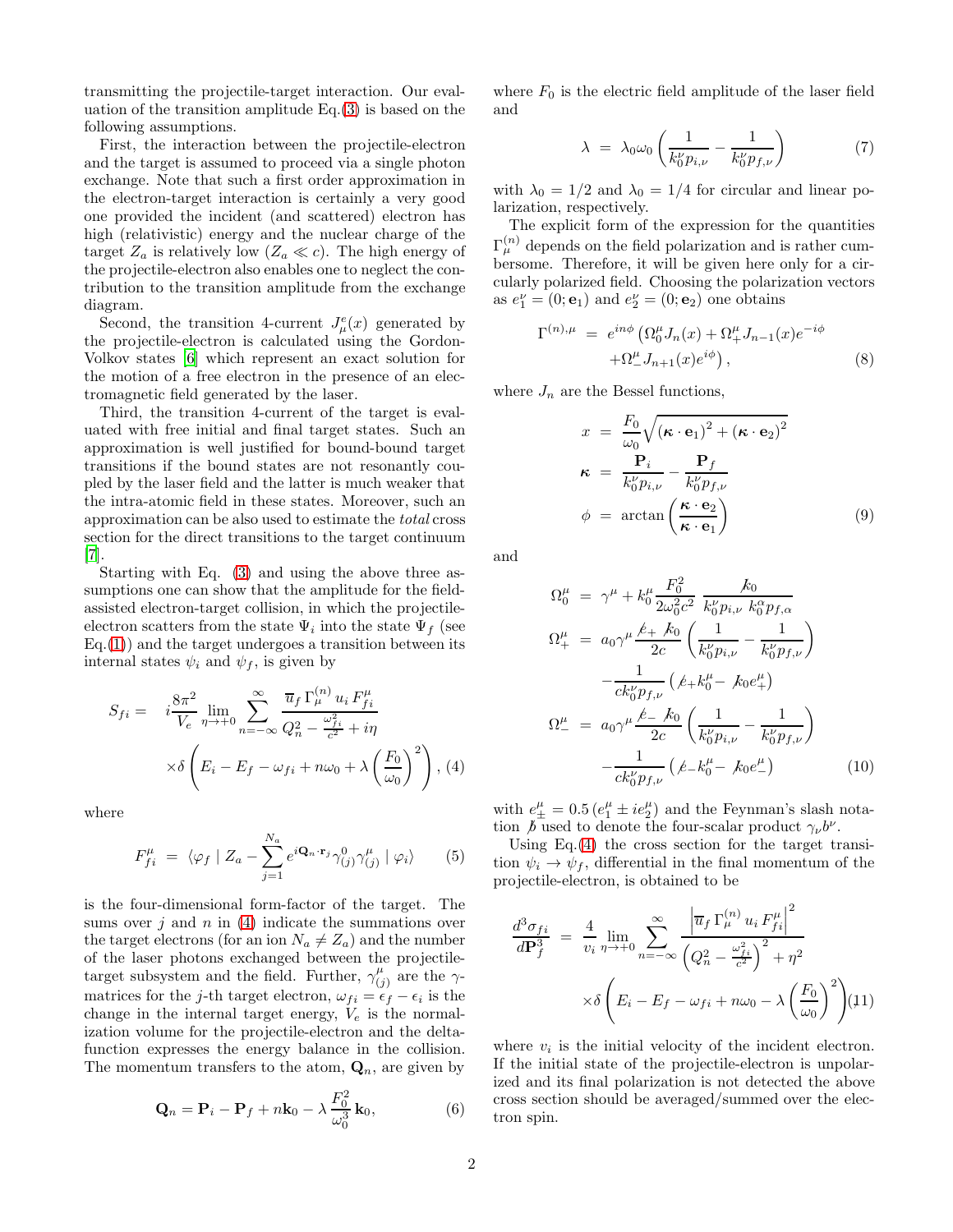

<span id="page-2-0"></span>FIG. 1:  $Ne^{9+}(1s) \rightarrow Ne^{9+}(n=2)$  transitions caused by electron impact. (a) Dash curve: field-free case. Solid curve: collisions assisted by a circularly polarized laser field with  $F_0 = 2$  a.u. and  $\omega_0 = 4.3 \times 10^{-3}$  a.u. for the head-on beam collision geometry (see the text).

Note that the cross section [\(11\)](#page-1-1) is valid both for the elastic and inelastic (for the target) collisions. In the latter case the interaction between the projectile-electron and the target nucleus, whose contribution to the am-plitude [\(4\)](#page-1-0) is proportional to  $Z_a$ , does not influence the collision process.

In the limit  $F_0 \to 0$  one has  $\Gamma^{(n),\mu} \to \delta_{n0} \gamma^{\mu}$  and formula [\(11\)](#page-1-1) reduces to the well known expression for the (first order) cross section describing the field-free collision between a relativistic electron and an atom. Besides, one can also prove that if the incident electron is not relativistic, the laser field is not too strong and the initial and final states of the target can be well approximated by non-relativistic (Schroedinger) wave functions, the cross section [\(11\)](#page-1-1) goes over into the expression well known from the non-relativistic theory.

The relativistic effects in the cross section [\(11\)](#page-1-1) can be characterized as: (i) those depending on the initial kinetic energy of the incident electron, (ii) those related to the parameters of the laser field and (iii) those connected with relativistic effects in the motion of the target electrons in their initial and final states.

Concerning (i) and (ii) note that noticeable deviations from the non-relativistic description of the collision process will obviously be present if the initial (at  $t \to -\infty$ ) velocity of the incident electrons is comparable to c. Moreover, even if this velocity is much less than  $c$ , the laser field can, provided  $F_0/\omega_0 \stackrel{\geq}{\sim} c$ , accelerate the incident electrons to relativistic energies making it necessary to describe the collision process relativistically.

Let us now consider two simple examples of the application of the theory developed above in which the presence of the laser field influences target transitions via qualitatively different reaction pathways.

1. In figure [1](#page-2-0) we show results for excitation of  $\text{Ne}^{9+}(1s)$ ions into bound states with the principal quantum number  $n = 2$  caused by collisions with electrons. The excitation cross section are shown for the field-free and fieldassisted collisions. In the latter case the laser field is assumed to be circularly polarized and propagate in the direction opposite to the initial momentum of the incident electrons (the head-on beam collision geometry). The strength and frequency of the field are  $F_0 = 2$  a.u. (the corresponding field intensity is  $\simeq 1.4 \times 10^{17} \text{ W/cm}^2$  and  $\omega_0 = 4.3 \times 10^{-3}$  a.u. (0.117 eV).

This laser field is much weaker then the typical fields in the initial and final states of the  $Ne^{9+}$  ion. Therefore, the laser field does not influence the transitions directly. However, since  $F_0/\omega_0 > c$ , the laser field can very substantially affect the motion of the incident electrons. For instance, the change in the kinetic energy of these electrons due to their interaction with the field can be comparable to their initial kinetic energy which substantially modify the dynamics of the electron-ion collision.

As one can expect in relativistic collisions the magnetic component of the laser field and its momentum start to have an important impact on the target transitions. In particular, in the example under consideration the influence of the momentum of the photons exchanged between the field and the colliding electron-target system on the collision dynamics becomes comparable to that of the energy of these photons.

2. The relativistic treatment describes one more interesting physical effect which is absent in the nonrelativistic consideration. In the relativistic description the denominator in the transition amplitude [\(4\)](#page-1-0) contains, compared to its non-relativistic counterpart, extra terms. In addition to the terms related to the momenta of the laser photons (and to the fact that in the relativistic case the ponderomotive energies in the initial and final states of the incident electrons do not cancel each other), in the denominator there appears the so called retardation term,  $\omega_{fi}^2/c^2$ , which is the square of the 'time' component of the four-momentum transfer  $(\omega_{fi}/c, \mathbf{Q}_n)$  between the incident electron and the target. The presence of the retardation term may lead to a singularity [\[8](#page-3-7)].

The denominator in Eq. [\(4\)](#page-1-0) becomes singular when the interaction between the incident electron and the target is transmitted by on-mass-shell photon that dramatically increases the effective range of the electron-target interaction. The appearance of the singularity is directly related to the fact that a relativistic electron moving in a laser field can under certain conditions convert laser photon(s) with a frequency  $\omega_0$  into a photon whose frequency  $\omega$  is resonant to a certain target transition. The physical mechanism for this conversion is the Compton effect.

In such a case the electron-target interaction can be thought of as occurring via two steps: (i) the emission of a resonant photon by the incident electron and ii) the absorption of this photon by the target. In general the cross section [\(11\)](#page-1-1) does not enable one to describe the two-step process. The standard way of handling such a situation is to remove the singularity from the cross section by an appropriate regularization procedure and to evaluate the number of physical events corresponding to the two-step process by computing, for a given geometry of the elec-